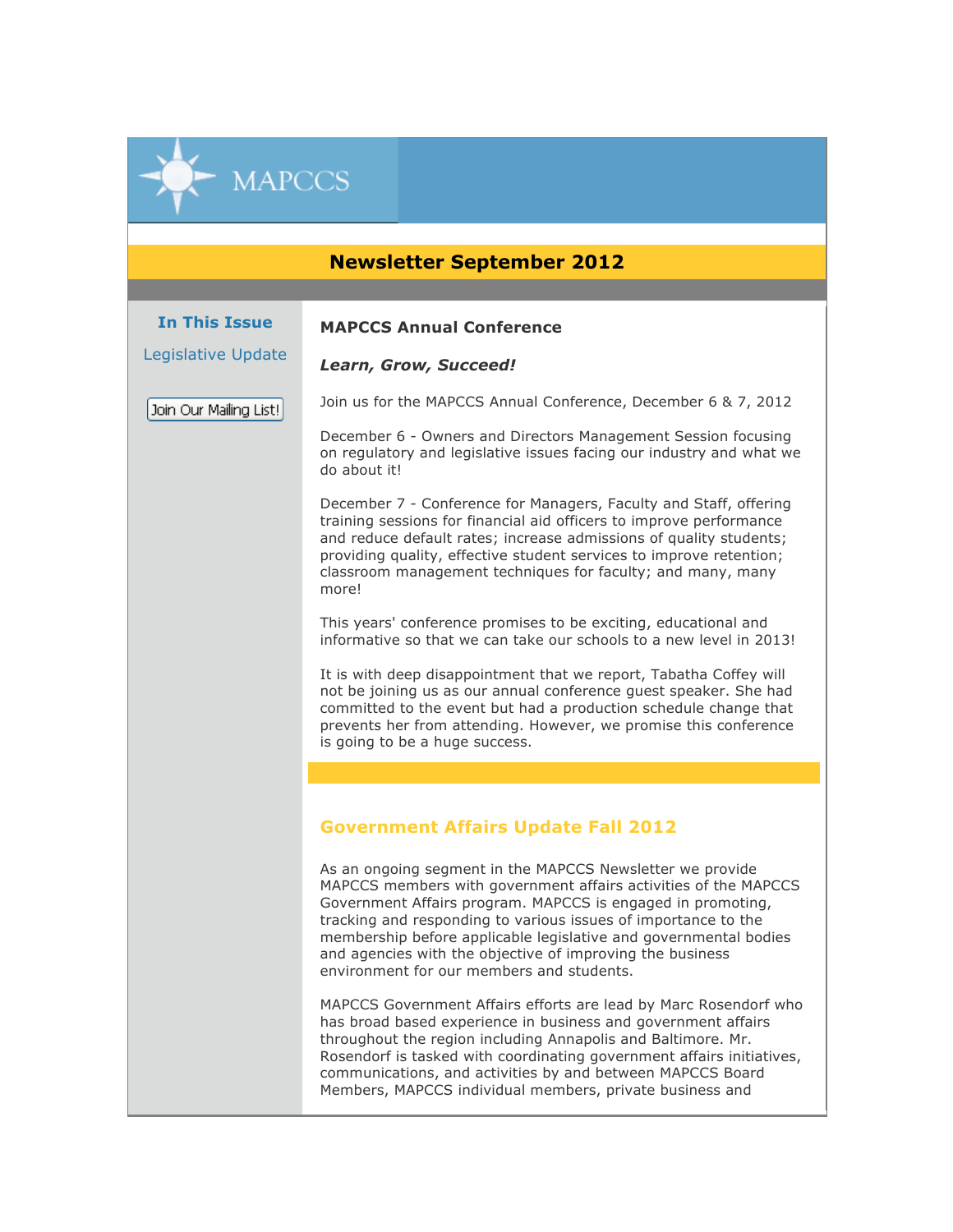government, business, trade associations and community leaders.

Our activities include efforts toward educating Maryland policy makers about concerns and issues confronting MAPCCS members. This also involves our communication with national association leaders and research and review of activities in other states that have involved or dealt with similar issues or concerns.

During the past several months MAPCCS Government Affairs activities have primarily been focused on two significant items that have taken up considerable time and effort.

These items are: (i) continued efforts through coalition building and direct outreach to stakeholders and public and private policy makers to bring Maryland's policy in line with many other states by offering to limited English proficient Marylanders the right to take Cosmetology and Barber License Exams in either Spanish and Vietnamese; and (ii) easing the burden on Maryland private colleges and career schools by working with Maryland Higher Education Commission (MHEC) to reduce the bond requirements for Maryland Title IV private colleges and career schools so that this expense is more in line with bond requirements in other nearby states.

MAPCCS Government Affairs Director Marc Rosendorf testified before both the Maryland Board of Barbers and the Maryland Board of Cosmetology on this matter along with MAPCCS Board Members Ed Gillespie, G'Marie and Tony DaRosa.

Along the way in our efforts to encourage the State of Maryland to permit Spanish & Vietnamese testing as an option we have worked extensively with numerous Maryland policy makers and legislative leaders, including, Senator Victor Ramirez (District 47-Prince George's County), Delegate Craig Zucker (District 14-Montgomery County), Delegate Pam Beidle (District 32-Anne Arundel County), Delegate Melony Griffith, chairman of the Prince George's County Delegation (District 25-Prince George's County), DLLR Commissioner Harry Loleas, Alexander Sanchez (former Maryland Labor Secretary/Department of Labor, Licensing Regulation (DLLR)), who currently serves as Chief of State to Baltimore Mayor Stephanie Rawlings-Blake, and Special Secretary Minority Affairs to Governor O'Malley-Zenita Wickham-Hurley.

We have also reached out to other stakeholders, trade associations and advocacy groups and formed a coalition to assist in achieving the MAPCCS goal of permitting Spanish & Vietnamese persons the option to take Cosmetology and Barber exams in their native languages. Coalition members and other organizations MAPCCS has teamed with include International Council of Shopping Centers (ICSC), Maryland Hispanic Chamber of Commerce, Casa de Maryland, Maryland Department of Business & Economic Development (DBED), and Maryland Vietnamese Mutual Association.

On September 10th we anticipate the Maryland Board of Cosmetology to vote on whether to permit the Cosmetology exams to be given in Spanish and Vietnamese. We will keep you apprised of the results of the voting. As a result of these MAPCCS efforts, Senator Victor Ramirez sent a letter endorsing MAPCCS' bilingual